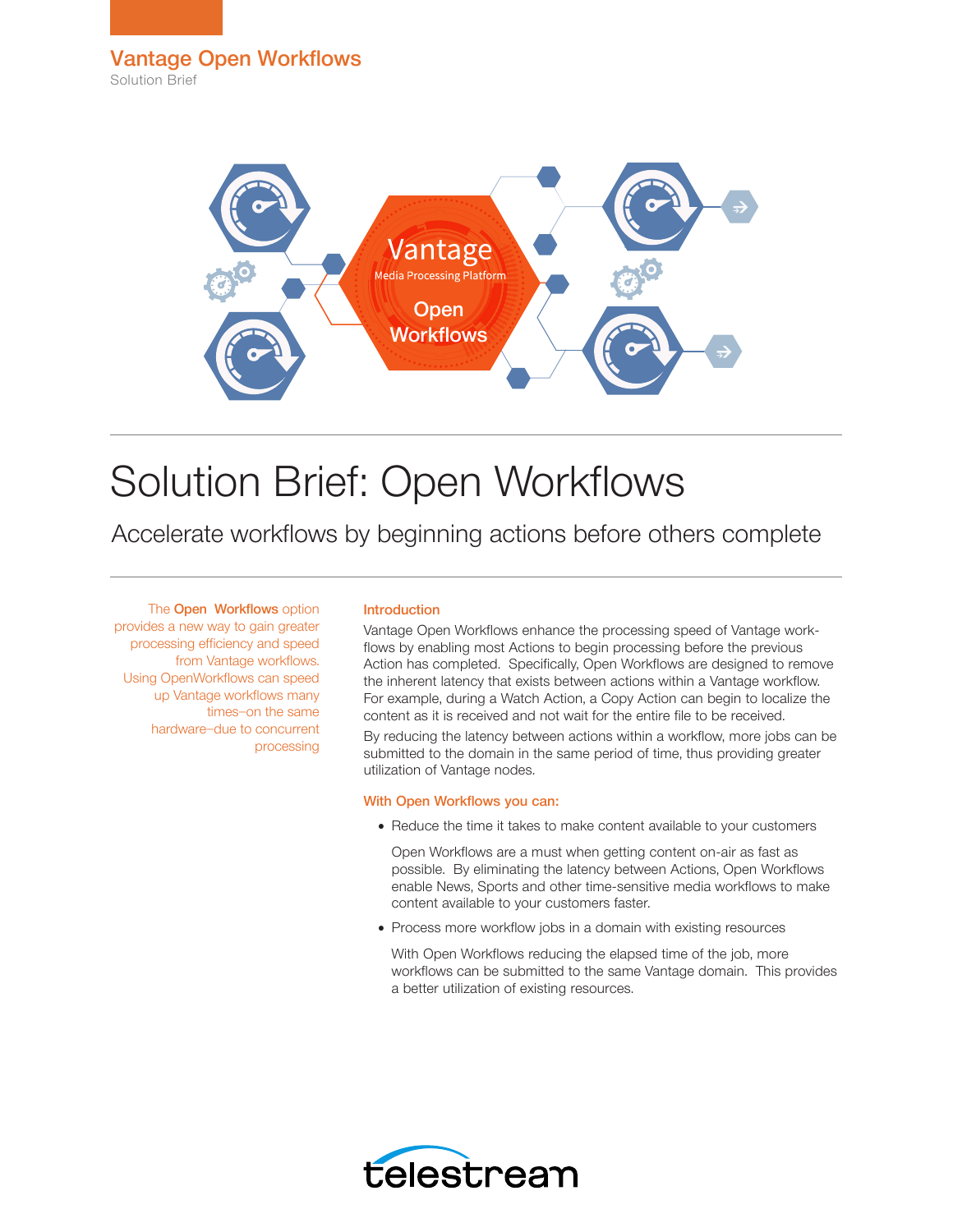

Workflow without Open Workflows

## Open Workflow Processing

The current processing of Actions within Vantage is characterized as closed, meaning that each Action cannot begin processing until the previous Action has completed. A closed workflow enables the user to systematically control the processing flow, especially when utilizing Service Limits and when explicit control over Vantage nodes is desired. In the diagram above, the blue Actions have completed and the Flip Action has begun working, and the subsequent Copy Action is waiting for the Flip Action to complete. With Open Workflows, certain actions may begin to operate concurrently, removing the inherent latency associated with the discrete steps of a traditional closed workflow.

In the diagram at top, the inherent latency of the job corresponds to the Time of the first Copy + the Time of the Flip + the Time of the second copy. If the initial copy (labeled 'Localize') is pulling from a remote filesystem with poor throughput and this action takes 10 minutes to complete, this implies that the Flip action may not begin processing for 10 minutes. If the Flip action takes 3 minutes and the final Copy takes 5 minutes; this corresponds to a total job time of:  $10 + 3 + 5$  or 18 minutes. The latency refers to the serial nature of how one action must wait until the preceeding action completes, incrementally increasing the overall job time at each step. This cumulative nature of this sequential processing is illustrated below:



In Open Workflows, most Actions are able to be performed while the previous and subsequent Actions are also being executed. In the above example, just by enabling Open Workflows, the Job Status now looks as shown below. You can see that the Copy, Flip and the final Copy are all working at the same time. Once the media blocks have been written to disk in the first Copy, the Flip Action is able to read these media blocks and begin the transcode process.



Workflow with Open Workflows